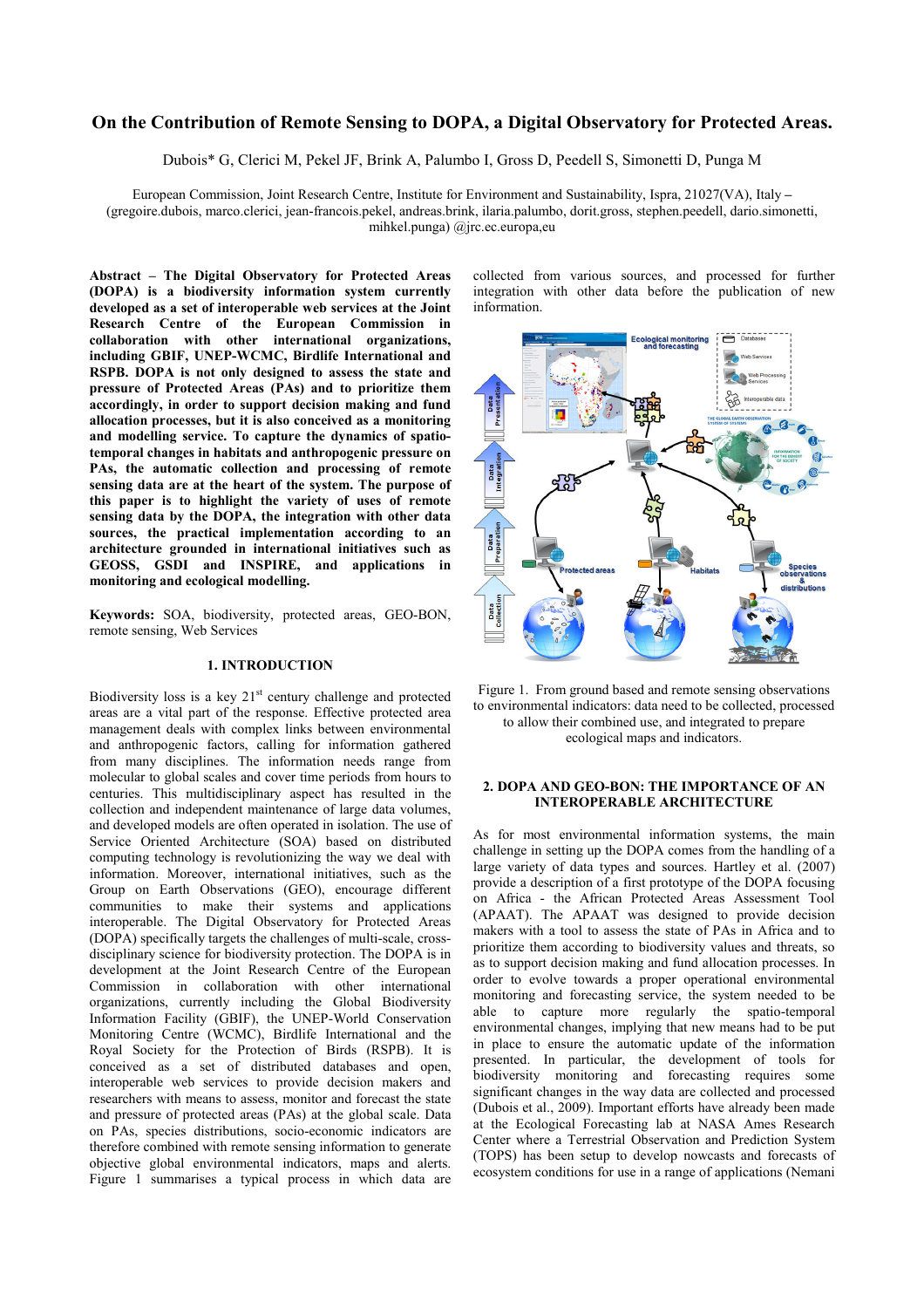et al., 2009). TOPS is a data and modelling system designed to integrate data from satellite, aircraft, and in situ sensors with weather/climate and application models to produce nowcasts and forecasts of ecological conditions. Although sharing a number of similar objectives with TOPS, the DOPA is relying mainly on distributed databases managed by the collaborating organisations and on open, interoperable web services. These web services are relatively basic for the time being given the need to start from a set of operational systems that can be easily interlinked. Still, the simplified design of data exchange, as shown in Figure 1, becomes very complex in the absence of syntactic and semantic interoperability of the data and the systems serving them. This is a well known issue that was addressed by the Biodiversity Observation Network of the intergovernmental Group on Earth Observations (GEO-BON), which is leading the integration process of biodiversity data via Service Oriented Architectures (SOA

## **3. THE eSTATION, DOPA'S NEAR REAL-TIME REMOTE SENSING MONITORING SYSTEM**

Because the DOPA is targeting mainly regional and global biodiversity issues, spatio-temporal changes in habitats and anthropogenic pressure on PAs and other areas of ecological importance need to be captured as much as possible automatically and on a large scale. This requirement is primarily addressed via the widespread use of remote sensing data, which is a key component of the system. The DOPA therefore partly relies on the eStation, a collecting and processing system developed by the JRC in the frame of the FP7 Geoland2 project and in support to the AMESD initiative (African Monitoring of the Environment for Sustainable Development, see [http://www.amesd.org](http://www.amesd.org/)). The eStation is the component of AMESD dealing with the reception, processing, analysis and dissemination of key environmental parameters. The eStation automatically retrieves remotely sensed data, derived from the measurements done by the SPOT/VGT, SEVIRI/MSG and TERRA-AQUA/MODIS Earth Observation systems, and computes ad-hoc thematic products and environmental indicators, according to the end-user needs. All processing steps are easily configurable allowing the user to modify the generated environmental indicators and to implement new ones.

## **3.1 Detecting environmental anomalies**

In the DOPA, environmental anomalies are detected in protected areas by contrasting every 10 days the current records of environmental data against historical records (Figure 2). The parameters currently analysed include rainfall, active fires, small water body presence, and two vegetation indices: the Normalized Difference Vegetation Index (NDVI) and the Normalized Difference Water Index (NDWI). The system has also been developed as an experimental early warning system to detect environmental anomalies in the PAs. Every ten days (dekads), the measurements are automatically compared against seasonal norms and alerts can be issued. These anomalies can be characterised by their strength, their duration and their deviation from their expected occurrence in time, something typical of seasonal changes.

• The *strength* of the alert represents how different it is from the expected value. The bigger the difference, the greater the strength.

• The *deviation* of the alert tries to determine if the alert may simply be an early or late event such as an early start to the rainy season or a late start to the fire season. We search through the historical data to see if a similar event has ever occurred within a few dekads either side of this date. The larger the time window with no such similar historical event the greater the deviation.

• The *duration* is simply the number of dekads over which the anomaly has been ob-served; 1, 2, 3 or more dekads.



Figure 2: Dekadal behaviour (situation on 20/08/2010) of environmental factors (rainfall, small water bodies, vegetation indices: NDWI, NDVI) observed in the South Luangwa NP (Zambia) plotted against the averaged data of the previous year and longer term trends. Dark gray lines are the average for each dekad based on the available time series. Light grey areas indicate the 95% confidence limits around these averages.

Detected anomalies can then be sent automatically to end-users who are subscribed to the RSS feeds which serve as an early warning system. See Hartley et al. (2007) and Carrara et al. (2008) for more details on this alert system. In addition to this near real-time monitoring activity, a longer term approach is foreseen which will possibly allow the forecasting of the impact of the main threats to biodiversity, namely habitat degradation and climate change.

The next chapters will briefly review the main ecological variables monitored by the DOPA.

#### **3.2 Monitoring vegetation**

The VEGETATION instruments onboard the SPOT satellites allow the production of 10-day global coverage composites at 1 km resolution. In the framework of the FP6 Specific Support Action VGT4Africa, VEGETATION data covering Africa are used to generate a series of products related to the monitoring of vegetation and surface water. The products are broadcasted to the EUMETCast receiving stations installed in Africa, making African land surface monitoring available automatically at no charge for the users. The time series of NDVI data allows identification of changes in vegetation vigor and density in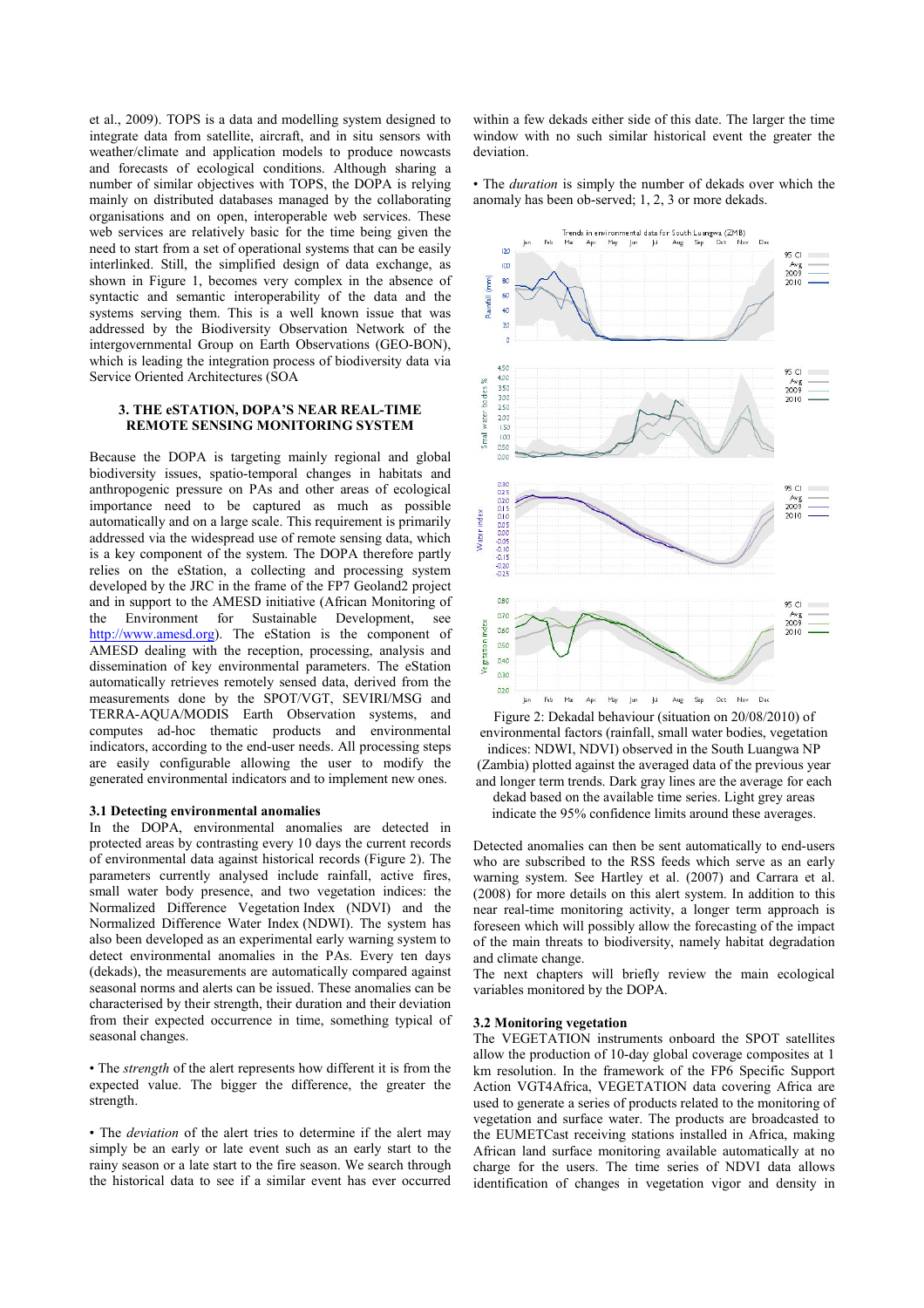response to bio-physical conditions (including plant type, weather and soil) and human activities. NDWI (Gao, 1996) is rather related to the vegetation water content (Ceccato et al., 2002) and presents some advantages in the usually cloudy equatorial areas due to the low sensitivity of the index to atmospheric conditions in comparison to the NDVI (Xiao et al., 2003, Vancutsem et al. 2009).

## **3.3. Water & Small Water Bodies**

The same VEGETATION instrument allows the detection of surface water, thanks to its short wave infrared channel, at the resolution of 1 pixel (1 km). The continuity of surface observation allows the seasonal assessment of water availability. Monitoring the surface water availability means interpreting the temporal sequence of availability of ephemeral and temporary water surfaces detected by the SPOT-VEGETATION system. A long time series of data (from 1999 to 2007) has been used to characterize the type of water bodies, i.e. permanent or seasonal as well as their recurrence and the maximal extent of surface water. The seasonal integration characterizes the annual water availability and the date of availability (see e.g. Figure 3)



Figure 3: Example of a small water body product. The map shows a synthesis of the replenishment process on 21 October 2010 in Western Africa.

The small water bodies product consists in the detection of the surface water, at full satellite resolution (1 km) every 10 days, in three classes: free water, humid area and a mixture of both. The free surface water detection has been successfully validated on western Africa with a commission error lower than 2% for free water detection. Former analysis have shown that the system is able to detect temporary water bodies that are often not reference in other data bases, such as GLWD (Lehner et al, 2004). In addition to the mapping of water pixels in water, the product has also time components, namely the start of replenishment of the small water bodies in the season and the end of availability of these water bodies and the duration of their detection

Monitoring surface water scattered in small water bodies provides useful information for several applications, including human activities, cattle management, epidemiology, biodiversity (incl. migrating birds). In addition long term time series of water occurrence in semi arid regions is an interesting indicator of the impact of climate variation (Combal et al., 2009). The products should not be considered highly accurate for water body mapping because of resolution. Nevertheless indication about seasonal behaviour of few water bodies in a given region should allow extrapolation of conditions to smaller water bodies.

### **3.4 Fire ecology**

Fire is a crucial ecological component of many ecosystems, especially in the savannas where it contributes to maintain the habitat over time, keeping the balance between the herbaceous and woody vegetation. Savannas cover large regions in Africa and this is also the main reason for the high fire activity in this continent, which registers among the highest fire occurrence rates in the world. Since fire is so wide spread in Africa many plant and animal species have evolved with it and are now dependent on its occurrence. For these reasons in many conservation programs fire becomes an essential element to promote biodiversity and support land management. The JRC is therefore monitoring fire activity in sub-Saharan PAs using MODIS fire products available through the NASA funded Fire Information for Resource Management System (FIRMS). Information on fire occurrence is derived four times a day by the MODIS sensors onboard the TERRA and AQUA satellites. Active fires data are available with a 1km spatial resolution, while the information on the burned areas extent is provided at 500x500 m resolution. The data are used to characterize the spatial and temporal distribution of fires but also to define the fire intensity using the Fire Radiative Power (FRP) provided by the MODIS active fire product. Monitoring the fire activity through different levels of information like the fire occurrence (timing and frequency), the burned areas extent and the FRP allows a more complete understanding of the phenomenon. In addition 25km buffer zones surrounding the PAs are included in the analyses on the fire occurrences to assess external threats and pressures (Palumbo et al., *in prep*.). The possibility to derive information on the fire intensity will improve our capacity to predict the effects of fire on vegetation and the habitat. This has also important implications for the biodiversity and can support park managers and policy makers in their future plans and actions.

## **3.5 The Land Surface Temperature**

The Land Surface Temperature (LST) is the radiative skin temperature over land. It plays an important role in the physics of land surface as it is involved in the processes of energy and water exchange with the atmosphere. LST values are of special interest for meteorology, hydrology, agrometeorology, climatology and environmental studies. The LST product is distributed at the original MSG repeat cycle (15 minutes), and averaged over 1 day and 10 days periods routinely computed.

#### **3.6 Rainfall**

Rainfall is one of the most important part of the water resource. Due to financial and infrastructural constraints, rain-gauge and precipitation radar networks are currently extremely sparse over most of Africa. There is a particular shortage of rain-gauge data that is available in real time. For such areas the satellite rainfall estimate is a good alternative to overcome the shortcomings of measurements. Three source of satellite rainfall estimate are used in the framework of this project: FEWSNET Rain Fall Estimate (RFE), TAMSAT RFE and the near real-time 15 minutes Multi-sensor Precipitation Estimate from EUMETSAT.

## **4. REMOTE SENSING FOR LONG TERM ASSESSMENTS**

The 10th Meeting of the Conference of the Parties (COP10) of the Convention for Biological Diversity (CBD), held in October 2010, led to the adoption of the Nagoya Protocol and the establishment of 20 Aichi Targets to prevent biodiversity loss. One of the goals is to expand the global PA network as biodiversity protection zones from 10 percent to 17 percent for terrestrial and inland water areas, and from 1 percent to 10